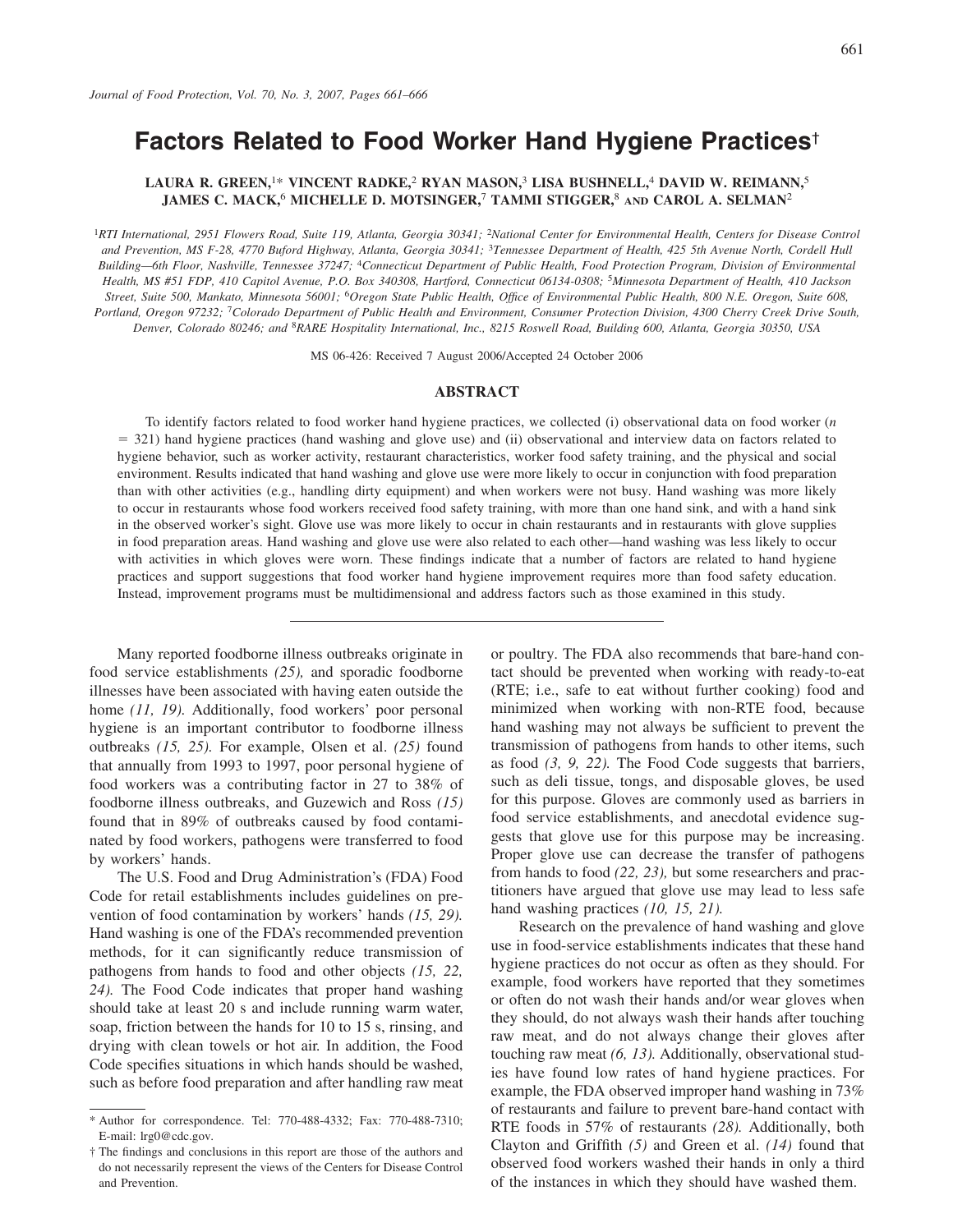| When hand washing<br>should occur                           | Activity                                    | Description                                                                                                                                |  |  |
|-------------------------------------------------------------|---------------------------------------------|--------------------------------------------------------------------------------------------------------------------------------------------|--|--|
| Before the activity                                         | Food preparation                            | Engaging in food preparation, including working with ex-<br>posed food, clean equipment and utensils, and unwrapped<br>single-use articles |  |  |
|                                                             | Putting on gloves for food prepa-<br>ration | Putting on gloves in order to engage in food preparation (see<br>above)                                                                    |  |  |
| After the activity and before<br>beginning another activity | Preparing raw animal product                | Preparing raw animal product (animal products that have not<br>been cooked or processed; uncooked eggs, meat, poultry,<br>and fish)        |  |  |
|                                                             | Eating, drinking, tobacco use               | Eating, drinking, or using tobacco (unless from a closed bev-<br>erage container handled to prevent hand contain ination)                  |  |  |
|                                                             | Coughing, sneezing, tissue use              | Coughing, sneezing, or using a handkerchief or disposable<br>tissues                                                                       |  |  |
|                                                             | Handling dirty equipment                    | Handling dirty equipment, utensils, or cloths                                                                                              |  |  |
|                                                             | Touching body                               | Touching human body parts other than clean hands and<br>clean, unexposed arms                                                              |  |  |

TABLE 1. *Observed activities for which hand washing is recommended*

These findings, along with evidence that poor personal hygiene frequently contributes to foodborne-illness outbreaks, indicate that improvement of food workers' hygiene practices is needed. Researchers and practitioners contend that a range of personal, social, and environmental factors influence food worker practices and that these factors need to be addressed to successfully change food workers' behavior *(8, 26, 27).* Thus, the purpose of this study was to identify factors related to food worker hand hygiene practices.

This article is the second one based on a study we conducted on food worker hand hygiene practices. For this study, we observed food workers for an extended period and recorded specific information on their work activities and the hygiene practices associated with those activities. We also collected data on possible factors related to hygiene behavior through interviews with restaurant managers and observations of restaurant environments. In the first article on this study, we presented descriptive data on food worker hand washing and glove-use practices across different work activities *(14).* In this article, we present data on the relationships between hand washing and glove use and factors proposed to be related to hygiene behavior. These factors include worker activity (e.g., worker busyness), restaurant characteristics (e.g., ownership: chain versus independent), worker training, physical environment (e.g., number of sinks), and the social environment and management (e.g., management encouragement of hand hygiene). These factors were chosen because existing theories or data suggest that they may affect hygiene behavior (*1, 6–8, 12, 13, 16– 18, 20, 26*).

### **MATERIALS AND METHODS**

**Restaurants.** This study was conducted by environmental health specialists (specialists) affiliated with the Environmental Health Specialists Network (EHS-Net), a collaborative project of the Centers for Disease Control and Prevention (CDC), the FDA, the U.S. Department of Agriculture, and 9 states (California, Connecticut, New York, Georgia, Iowa, Minnesota, Oregon, Rhode Island, Tennessee; Colorado participated until 2005). EHS-Net is

focused on the investigation of environmental antecedents of foodborne illness, including food preparation and hygiene practices.

The study comprised randomly selected restaurants located in designated geographical areas in six of the 2004 EHS-Net states (Colorado, Connecticut, Georgia, Minnesota, Oregon, Tennessee; see Green et al. *(14)* for more information on the sample). While there is variability in these states' adoption of the FDA Food Code, all had similar hand washing guidelines and none prohibited bare-hand food contact at the time of the study.

**Data collection.** The study was conducted over 3 months in the fall of 2004. Before the start of the study, the study protocol was reviewed and approved by CDC's Institutional Review Board (IRB) and the appropriate IRBs in the participating states. Additionally, all specialists participated in training designed to increase data collection consistency. (See Green et al. *(14)* for more information.)

In each restaurant, a specialist first interviewed the restaurant manager, owner, or other employee to collect data on restaurant characteristics, food preparation training and policies, manager certification, food preparation processes, and hand washing encouragement. The specialist then conducted a 10- to 15-min observation of the kitchen to collect information on the environment, such as the number of hand sinks with warm water, soap, and towels or hot-air drying methods. Then, using an observation method similar to the one designed by Clayton and Griffith *(5),* the specialist conducted a 45- to 50-min observation of one worker who was preparing food. Workers were chosen on the basis of the specialist's ability to observe them relatively unobtrusively (e.g., without interfering with their work). To limit the influence of the specialist's presence on worker behavior, the specialist observed the worker for 10 to 15 min before beginning the 45- to 50-min data collection period to allow the worker time to adjust to the specialist's presence. Additionally, workers were not made aware of precisely which aspects of their behavior were being recorded during the observations.

During this observation, the specialist recorded data on specific activities that required hand washing (according to the Food Code; see Table 1) and the hand hygiene behaviors associated with those activities. For the activities of food preparation and putting on disposable gloves for food preparation, hand washing should occur before each activity. For the remaining activities (preparing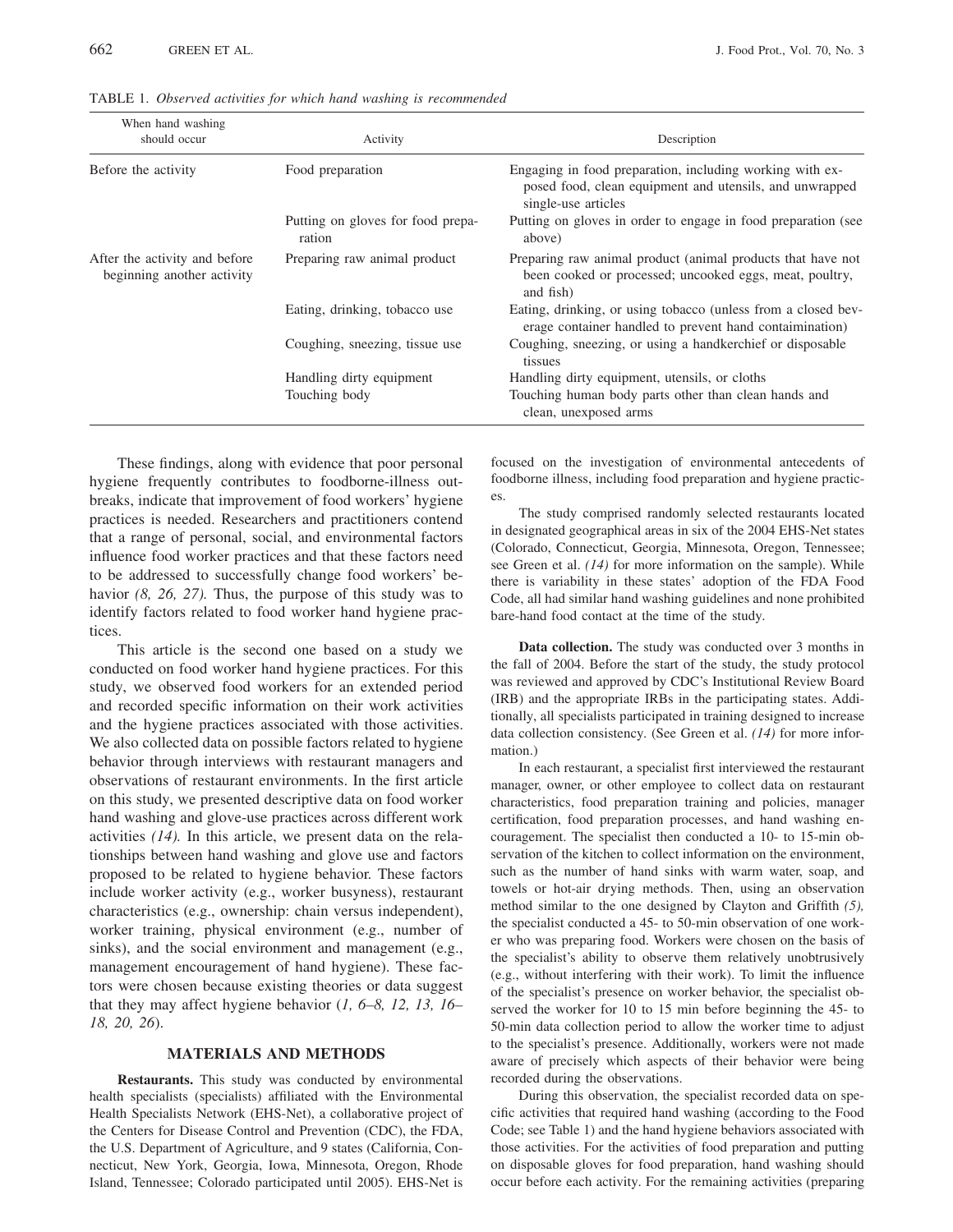| Variable                                      | Variable values                                                                                                                                                                                                    | Hand<br>washing<br>model | Glove use<br>model    |
|-----------------------------------------------|--------------------------------------------------------------------------------------------------------------------------------------------------------------------------------------------------------------------|--------------------------|-----------------------|
| Worker activity                               |                                                                                                                                                                                                                    |                          |                       |
| Actity type                                   | Food preparation; putting on gloves for food preparation; prepar-<br>ing raw animal product; eating, drinking, using tobacco/cough-<br>ing, sneezing, using tissue; handling dirty equipment; touching<br>the body | مما                      | مرا                   |
| Worker busyness                               | Yes (worker engaged in $\geq 8.6$ [median] activities) vs no (worker<br>engaged in $\leq 8.6$ activities)                                                                                                          | ممرا                     |                       |
| Hands washed appropriately with<br>activity   | Yes vs no                                                                                                                                                                                                          |                          |                       |
| Gloves worn during activity                   | Yes vs no                                                                                                                                                                                                          | مما                      |                       |
| Restaurant characteristics                    |                                                                                                                                                                                                                    |                          |                       |
| Restaurant ownership-chain                    | Yes vs no                                                                                                                                                                                                          |                          |                       |
| Complex food preparation processes            | Yes vs no                                                                                                                                                                                                          | حما                      |                       |
| Worker training                               |                                                                                                                                                                                                                    |                          |                       |
| Hand hygiene taught to workers                | Yes vs no                                                                                                                                                                                                          |                          |                       |
| Workers provided with food safety<br>training | Yes vs no                                                                                                                                                                                                          | حما                      |                       |
| Management certification required             | Yes vs no                                                                                                                                                                                                          | حما                      |                       |
| Physical environment                          |                                                                                                                                                                                                                    |                          |                       |
| Multiple hand sinks                           | Yes $(>1 \sin k)$ vs no                                                                                                                                                                                            | مما                      |                       |
| Hand sink close to worker                     | Yes (<10 ft from sink) vs no ( $\geq$ 10 ft from sink)                                                                                                                                                             | ↙                        |                       |
| Hand sink in worker's sight                   | Yes vs no                                                                                                                                                                                                          | مما                      |                       |
| Hand washing supplies at hand<br>sinks        | Yes (all hand sinks had warm water, soap, and recommended dry-<br>ing methods) vs no                                                                                                                               | مما                      |                       |
| Glove supplies in food preparation<br>areas   | Yes vs no                                                                                                                                                                                                          |                          | $\blacktriangleright$ |
| Social environment/management                 |                                                                                                                                                                                                                    |                          |                       |
| Worker visibility to manager                  | Yes (manager could see worker some/most of the observation)<br>vs no                                                                                                                                               |                          |                       |
| Worker visibility to customers                | Yes (worker somewhat/fully visible) vs no                                                                                                                                                                          |                          | حرا                   |
| Management encouragement of hand<br>washing   | Yes (respondents said hand washing was encouraged) vs no                                                                                                                                                           | مما                      |                       |

|  |  |  |  |  |  | TABLE 2. Variables used in logistic regression models of appropriate hand washing and glove use |  |  |  |  |  |
|--|--|--|--|--|--|-------------------------------------------------------------------------------------------------|--|--|--|--|--|
|--|--|--|--|--|--|-------------------------------------------------------------------------------------------------|--|--|--|--|--|

raw animal products; eating, drinking, or using tobacco; coughing, sneezing, or using tissues; handling dirty equipment or utensils; and touching human body parts other than clean hands and arms), hand washing should occur after each activity and before beginning another activity. Data were also collected on the activity of preparing raw produce. However, because of inconsistencies in the way specialists identified raw produce, these data were excluded from analysis.

The specialist also collected data on hand hygiene behaviors in which the worker engaged along with each of the observed activities. The specialist recorded whether the worker placed his or her hands under running water, whether the worker used soap, whether and how the worker dried his or her hands (e.g., paper towel, cloth towel, clothes), and whether the worker wore and removed his or her gloves. Data were also recorded on whether hand sanitizer was used, but those data are not discussed here. Finally, the specialist recorded data on the physical environment during the observation, such as proximity of the observed worker to the nearest sink.

**Data analysis.** We used multivariate logistic regression models to determine the combination of factors that best explained hand hygiene practices. Stepwise regression procedures were used

to guide the determination of the explanatory variables included in the final models. A model was conducted for appropriate hand washing, which entailed (i) removing gloves, if worn; (ii) placing hands under running water; (iii) using soap; and (iv) drying hands with paper towels, cloth towels, or hot air. A model was also conducted for glove use, which entailed wearing gloves during work activities. For these models, the level of analysis was activity; thus, the outcome variables were dichotomous and indicated whether the hygiene practice (hand washing or glove use, depending on the model) occurred with each observed activity for which hand washing is recommended. Because the observed worker in each restaurant engaged in multiple activities during the observation, activity was treated as a repeated measure in all analyses. The state in which data collection took place was included as a control variable in both regression models. Preliminary forward stepwise regression analyses were conducted with the SAS software package (SAS, Cary, N.C.); all other regression analyses were conducted with the SUDAAN software package (RTI International, Research Triangle Park, N.C.) to account for the repeated measures aspect of these data.

Table 2 describes the explanatory variables included in the regression models. These fell into the categories of worker activity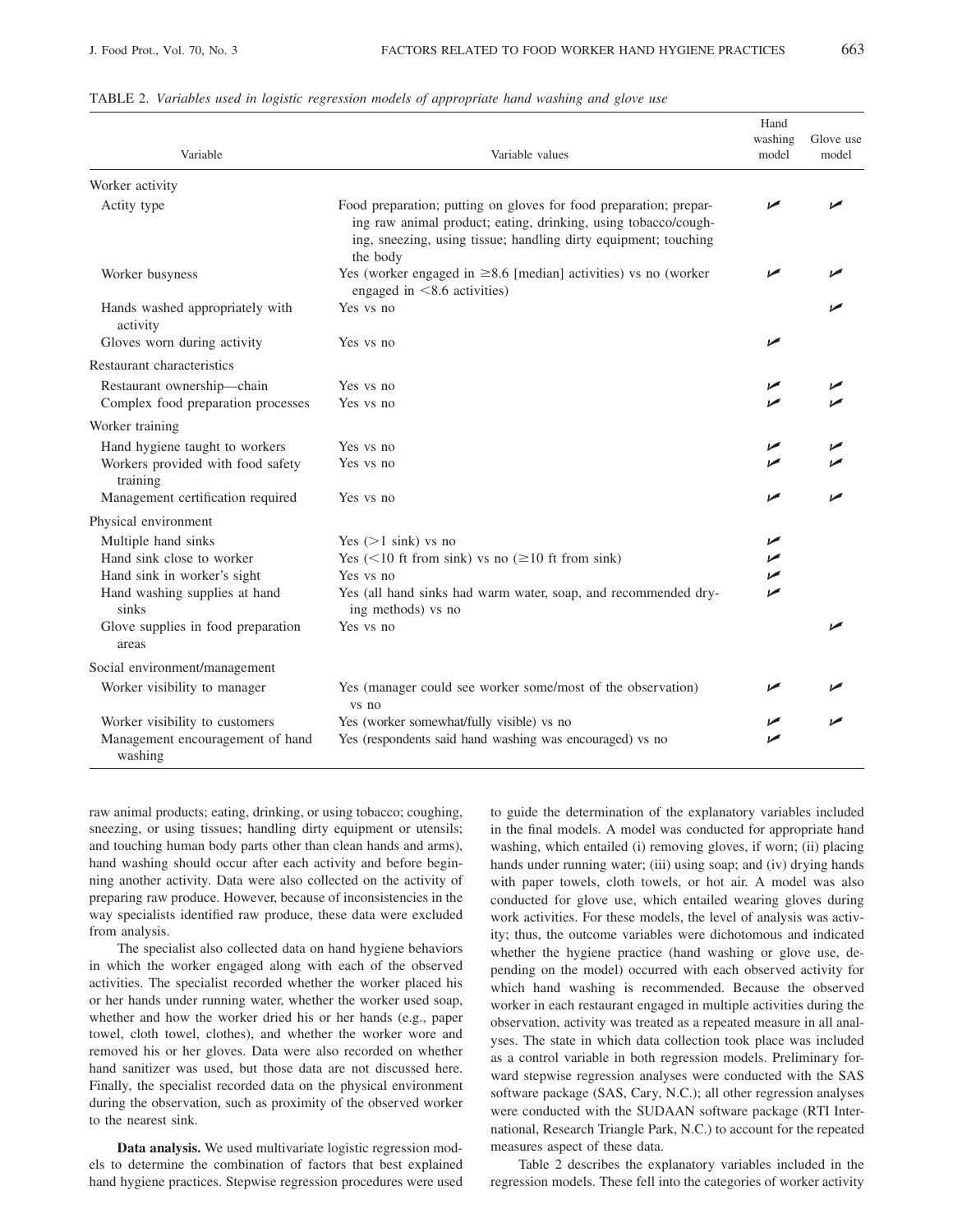taurant characteristics (ownership: chain versus independent, com- $ing$  ( $n = 2,149$ ) plex food preparation processes [i.e., holding, cooling, reheating or freezing of foods]), worker training (hand hygiene taught to food workers, food safety training provided to food workers, management certification required), physical environment (multiple hand sinks, hand sink closeness to worker, hand sink in worker's hand sinks, hand sink closeness to worker, hand sink in worker's<br>
sight, hand washing supplies at hand sinks, glove supplies in food<br>
preparation areas), and social environment and management<br>
(worker visibility to manager supplies at hand sinks, and management encouragement of hand washing) were included in the glove-use model. Additionally, whether gloves were worn in conjunction with the activity was included as an explanatory variable in the hand washing model<br>and whether hands were washed appropriately in conjunction with<br>the activity was included as an explanatory variable in the glove-<br>use model. Odds ratios (ratio behavior was more likely to occur with the activity; ratios below 1 indicate that the hygiene behavior was less likely to occur with the activity) and Wald  $F$  test probability values (values at 0.05 or lower are considered significant) are provided for each explana-<br>tory variable included in the final regression models.

contacted, 808 were eligible to participate (i.e., met our  $\leq 0.05$ . definition of a restaurant, were open for business, and did not belong to a chain with an already participating restausponse rate of 41%. Because of missing information, data be found in Green et al. *(14).*

was 8.6 (25% quartile = 5; 75% quartile = 12.3). The most<br>frequent activity, accounting for 36% of all activities (786<br>activities), was handling dirty equipment, followed by food<br>preparation (23%; 514 activities); prepari activities); and coughing, sneezing, or using tissue (1%; 13 **Glove use.** The activities of food preparation and putactivities). Because of the low frequency of the last two ting on gloves for food preparation were combined for these groups of activities, they were combined into one category analyses. Specifically, all activities categorized as putting

moved gloves, if worn; placed their hands under running regression model for glove use was composed of the variwater; used soap; and dried their hands with paper or cloth ables that best accounted for the variance in glove use  $(R^2)$ towels or hot air) in conjunction with  $27\%$  (588 of 2,195 = 0.235). Those included activity type, worker busyness, activities) of all activities. They wore gloves during 28% hand washing, restaurant ownership, and glove supplies in (608 of 2,195 activities) of all work activities. More de- food preparation areas (Table 4). Glove use was more likely

(activity type, worker busyness, hands washed, gloves worn), res- TABLE 3. *Logistic regression model of appropriate hand wash-*

| Hand washing                                  | Odds<br>$ratio^a$ | Lower<br>95% $Cl^b$ | Upper<br>95% Cl |
|-----------------------------------------------|-------------------|---------------------|-----------------|
| Worker activity                               |                   |                     |                 |
| Activity type                                 |                   |                     |                 |
| Food preparation (reference)                  |                   |                     |                 |
| Putting on gloves for food                    |                   |                     |                 |
| preparation                                   | 0.64              | 0.34                | 1.22.           |
| Preparing raw animal product                  | $0.44 *c$         | 0.31                | 0.61            |
| Eating/coughing                               | $0.48*$           | 0.31                | 0.74            |
| Handling dirty equipment                      | $0.13*$           | 0.07                | 0.23            |
| Touching body                                 | $0.39**$          | 0.20                | 0.74            |
| Worker was busy                               | $0.45*$           | 0.30                | 0.66            |
| Worker wore gloves during the<br>activity     | $0.41*$           | 0.26                | 0.67            |
| Worker training                               |                   |                     |                 |
| Workers provided with food<br>safety training | $1.81***$         | 1.06                | 3.12            |
| Physical environment                          |                   |                     |                 |
| Multiple hand sinks                           | $1.63***$         | 1.07                | 2.47            |
| Hand sink in worker's sight                   | $1.93**$          | 1.15                | 3.23            |

to occur with the activity; odds ratios below 1 indicate that hand **RESULTS** washing was less likely to occur with the activity.<br> **Descriptive analyses.** Of the 1,073 establishments we  $e^{i\omega}$  wald *E* test probability values: \* *P* < 0.001 \*\* *P* 

 $\epsilon$  Wald *F* test probability values: \* *P* < 0.001, \*\* *P* < 0.01, \*\*\* *P* 

rant). Of these, 333 agreed to participate, yielding a re-<br>tailed descriptive data on these hand hygiene activities can

are reported on only 321 restaurants. Sixty-one percent<br>
(196) of the restaurants were independently owned, 38%<br>
(121) were chains or franchises, and 1% (4) had missing<br>
data concerning ownership.<br>
The median duration of

called ''eating/coughing'' for the remaining analyses. on gloves for food preparation were recategorized as food Workers washed their hands appropriately (i.e., re- preparation activities in which gloves were worn. The final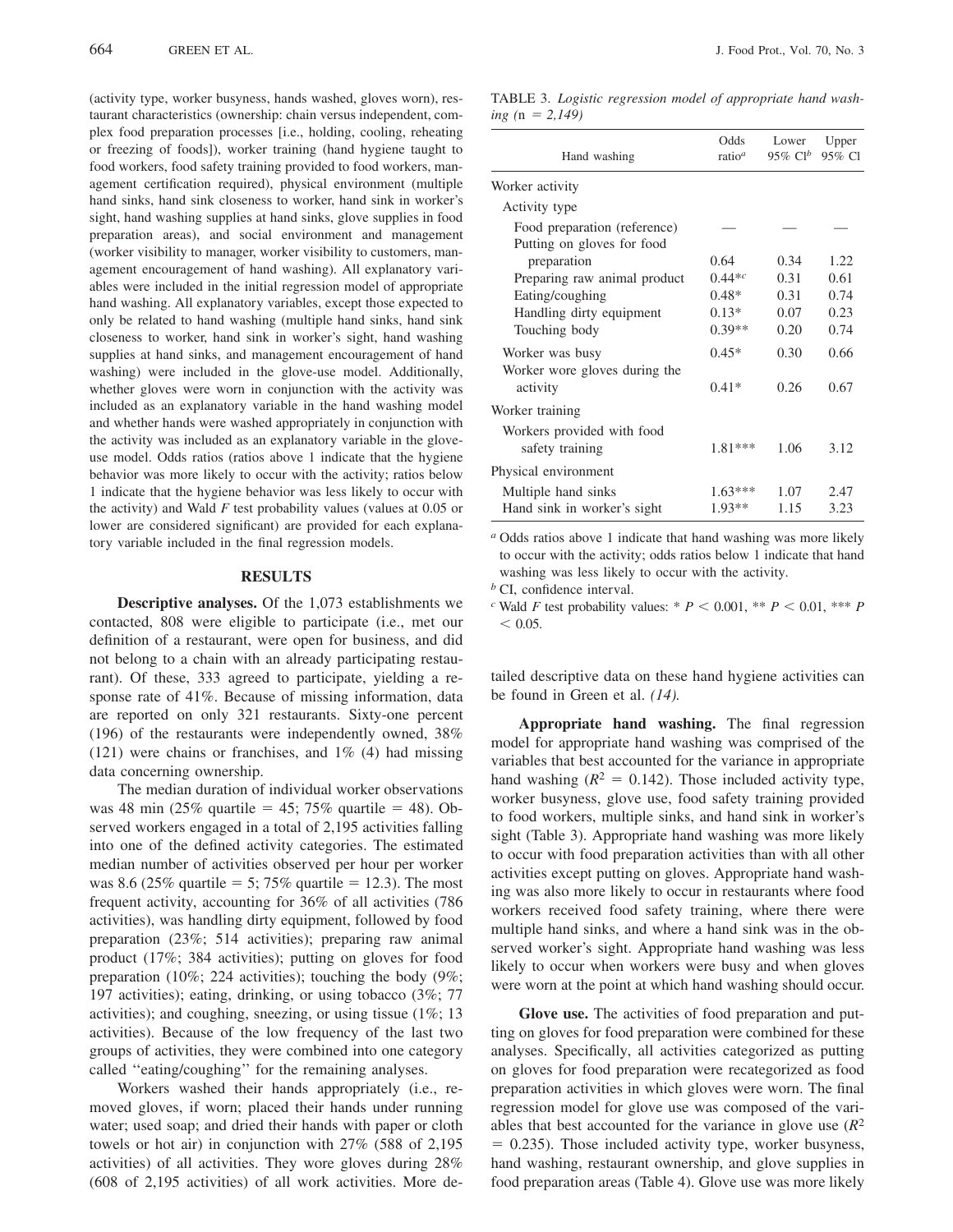TABLE 4. *Logistic regression model of glove use*  $(n = 2,160)$ 

| Glove use                                    | Odds<br>$ratio^a$ | Lower<br>95% Cl <sup>b</sup> | Upper<br>$95\%$ Cl |
|----------------------------------------------|-------------------|------------------------------|--------------------|
| Worker activity                              |                   |                              |                    |
| Activity type                                |                   |                              |                    |
| Food preparation (reference) <sup>c</sup>    |                   |                              |                    |
| Preparing raw animal product                 | 0.69              | 0.41                         | 1.18               |
| Eating/coughing                              | $0.17**d$         | 0.05                         | 0.62               |
| Handling dirty equipment                     | $0.42*$           | 0.27                         | 0.67               |
| Touching body                                | $0.52*$           | 0.30                         | 0.92               |
| Worker was busy<br>Worker washed hands along | $0.51**$          | 0.31                         | 0.83               |
| with activity                                | $0.37*$           | 0.23                         | 0.58               |
| Restaurant characteristics                   |                   |                              |                    |
| Restaurant ownership-chain                   | $3.41*$           | 1.91                         | 6.09               |
| Physical environment                         |                   |                              |                    |
| Glove supplies in food prepara-              |                   |                              |                    |
| tion areas                                   | 5.47*             | 2.88                         | 10.38              |

*<sup>a</sup>* Odds ratios above 1 indicate that glove use was more likely to occur with the activity; odds ratios below 1 indicate that glove use was less liketly to occur with the activity.

*<sup>b</sup>* CI, confidence interval.

*<sup>d</sup>* Wald *F* test probability values: \* *P* < 0.001, \*\* *P* < 0.01, \*\*\* *P*  $< 0.05$ .

to occur during food preparation activities than during activities involving eating/coughing, handling dirty equipment, and touching the body. Glove use was also more likely to occur in chain restaurants and in restaurants with glove supplies in the food preparation areas. Glove use was less likely to occur when workers were busy and during activities with which workers washed their hands appropriately.

### **DISCUSSION**

Both appropriate hand washing and glove use were related to activity type—workers were more likely to wash their hands appropriately and wear gloves with food preparation than with most other activities. This finding is encouraging, for it suggests that at least some workers understand the need to protect food from hand contamination. Appropriate hand washing and glove use were also related to worker busyness—these hand hygiene behaviors were less likely to occur when workers were busy (i.e., engaged in relatively larger numbers of activities needing hand washing). Because food workers have identified time pressure as a barrier to engaging in safe food preparation practices *(6, 12, 20),* these results are perhaps not surprising. However, given that time pressure is also inherent to the food service industry, these results are troubling. We have previously suggested that restaurant managers ensure adequate staffing for the workload and emphasize the importance of food safety over speed to combat the effects of time pressure on safe food preparation practices *(12).* Clayton and Griffith *(5)* have proposed that restaurants evaluate

their food preparation activities in light of the frequency with which hand washing is needed. A reduction in the number of needed hand washings may lessen time pressure and thereby increase the likelihood that food workers will engage in the remaining needed hand washings and don gloves when appropriate.

Hand washing and glove use were related to each other—appropriate hand washing was less likely to occur with activities in which gloves were worn than with activities in which gloves were not worn. These results suggest that workers who wear gloves do not remove them and wash their hands as they should. Although some researchers and practitioners have contended that glove use can promote poor hand washing practices *(10, 15, 21),* little data exists on this issue. More research is needed to understand the relationship between glove use and hand washing.

Appropriate hand washing was positively related to two factors associated with restaurants' hand sinks: multiple hand sinks and a hand sink in the worker's sight. These factors contribute to sink accessibility, which likely promotes hand washing. Appropriate hand washing was also more likely to occur in restaurants in which the manager reported that food workers received food safety training. This finding is consistent with other findings of an association between knowledge and training and safe food preparation practices *(4).*

Glove use was related to restaurant ownership—workers were more likely to wear gloves in chain restaurants than in independent restaurants. This finding suggests that glove use may be determined, at least in part, by restaurant management. Some types of restaurants, such as chains, may be more likely to require and institutionalize glove use. Gloves were also worn more often when glove supplies were accessible in food preparation areas. As with sinks and hand washing, glove accessibility likely promotes glove use.

The findings of this study indicate that a number of factors are related to hand hygiene practices and support those who have suggested that food worker hand hygiene improvement requires more than the provision of food safety education. Instead, improvement programs must be multidimensional and address additional factors *(8, 26, 27).* These factors may include, but are certainly not limited to, those found to be significant in this study: activity type, worker busyness, number and location of hand sinks, availability of supplies (e.g., gloves, soap, towels), restaurant ownership, and the relationship between prevention methods (i.e., glove use and hand washing).

The FDA recommends that barriers such as gloves be used to prevent hand contact specifically with RTE food. Although we examined glove use during food preparation, we did not distinguish between RTE food and non-RTE food (other than raw meat or poultry). Explanatory variables for glove use with RTE food may differ from those identified in our study. Additionally, because of concerns about data collection complexity, we did not collect data on some hand hygiene behaviors that are considered important by the FDA *(29).* For example, we did not measure how long workers washed their hands or whether they cre

*<sup>c</sup>* The activities of food preparation and putting on gloves for food preparation were combined for this analysis.